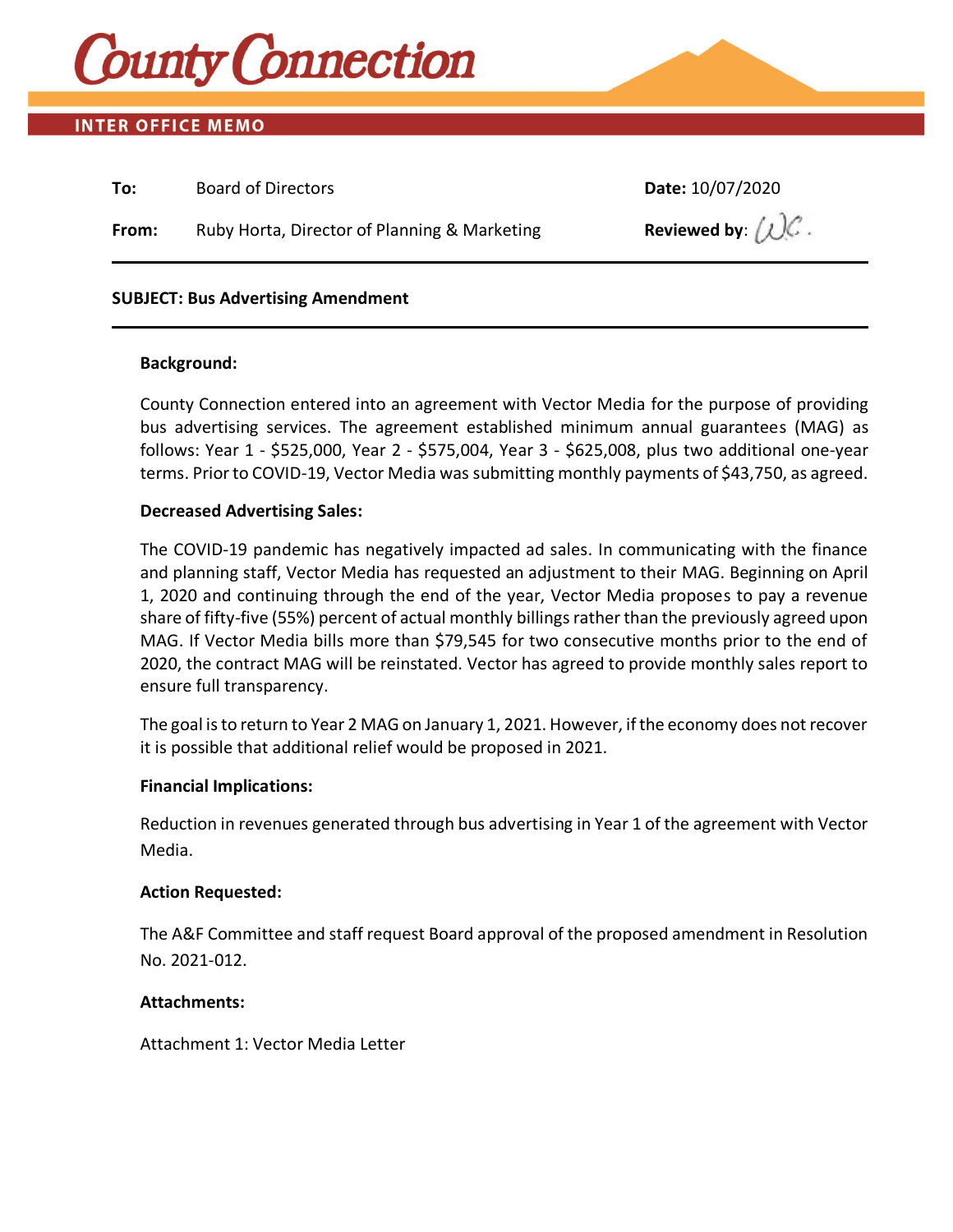**VECTOR MEDIA** 560 Lexington Avenue New York, NY 10022 www.vectormedia.com



September 18, 2020

County Connection Attn: Ruby Horta 2477 Arnold Industrial Way Concord, CA 94520

Dear Ruby:

Thank you for speaking with us earlier regarding COVID-19 and its effects upon transit advertising sales. Along with describing our proposed revenue share based payments and providing a timeline for the reinstatement of MAG payments, we have included a plan for proactive communication as the situation surrounding this pandemic evolves.

Beginning on April 1, 2020 and continuing through the end of the year, Vector Media proposes to pay the contractually described revenue share of fifty-five (55%) percent on monthly billings. Vector would make the scheduled payment based on gross revenues that have been billed in the prior month by the 20th of each successive month. The MAG would be fully abated during this time period.

Like County Connection, Vector hopes that monthly sales will trend towards pre-Covid levels by the end of 2020. If Vector bills more than \$79,545 (\$43,750 divided by 55%) for two consecutive months prior to the end of 2020, we would reinstate the contract MAG of \$43,750 per month, unless conditions in the market and related to the pandemic recur or deteriorate.

Additionally, in the interest of total transparency, Vector will provide County Connection with monthly reports from our sales tracking software that will display the pipeline of probable sales and estimated billings for future months. If County Connection desires more frequent updates regarding our sales pipeline, Oliver Berman will be happy to provide this to you.

It is our intention that as of January 1, 2021, the monthly MAG of \$47,917 will be reinstated. However, given the uncertainties regarding the end of this pandemic, future shutdowns or the speed of an economic recovery following the Covid-19 crisis, it is possible that Vector will seek additional relief in 2021, as per the Changes clause of Section 8.

Sincerely,

Tom McNaught Sr. Director of Strategic Partnerships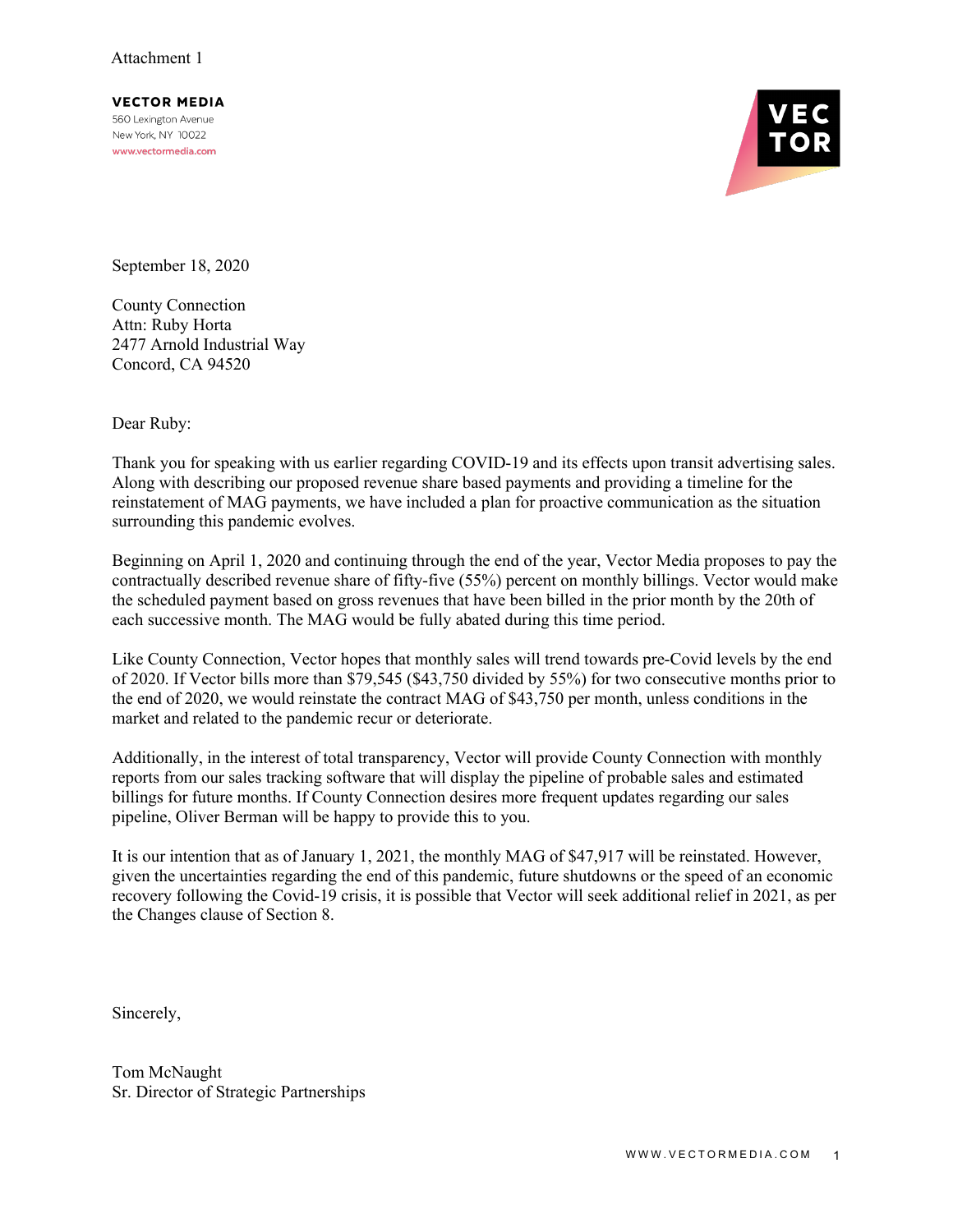#### **RESOLUTION NO. 2021-12**

#### **BOARD OF DIRECTORS, CENTRAL CONTRA COSTA TRANSIT AUTHORITY STATE OF CALIFORNIA**

#### **\* \* \***

#### **AUTHORIZING AMENDMENT OF CONTRACT TO PROVIDE BUS ADVERTISING SERVICES WITH VECTOR MEDIA HOLDINGS CORP.**

**WHEREAS**, the County of Contra Costa and the Cities of Clayton, Concord, Lafayette, Martinez, Orinda, Pleasant Hill, San Ramon, and Walnut Creek, and the Towns of Danville and Moraga (hereinafter "member jurisdictions"), have formed the Central Contra Costa Transit Authority (CCCTA), a joint exercise of powers agency created under California Government Code Sections 6500, *et seq*., to provide coordinated and integrated public transportation services within the area of such member jurisdictions;

**WHEREAS,** on October 17, 2019, CCCTA awarded a three-year contract to Vector Media Holdings Corp. (Contractor) for the purpose of providing bus advertising services (Agreement), for which CCCTA would be paid based upon a percentage of gross revenues and a minimum annual guarantee;

**WHEREAS**, as a result of the COVID-19 outbreak and subsequent shelter in place orders issued by the public health officers of seven Bay Area jurisdictions, transit ridership has been significantly impacted;

**WHEREAS**, the Agreement provides a mechanism for the Contractor to request changes to the compensation due to CCCTA as a result of unforeseen circumstances;

**WHEREAS**, in April 2020, the Contractor availed itself of this mechanism and requested CCCTA consider reducing the compensation due to CCCTA as a result of the impacts of the COVID-19 pandemic;

**WHEREAS**, CCCTA has analyzed the Contractor's request and has determined the request is reasonable and justified under these circumstances; and

**WHEREAS**, staff recommends, and the Administration and Finance Committee concurs, that the Contractor's guaranteed compensation be revised to a revenue share of 55% of gross revenue, with no minimum annual guarantee, effective April 1, 2020, with the understanding that original compensation structure will be reinstated on January 1, 2021, unless CCCTA agrees that the revised compensation structure should be extended due to ongoing impacts of COVID-19.

**NOW THEREFORE BE IT RESOLVED** that the Central Contra Costa Transit Authority Board of Directors hereby authorizes the General Manager, or his designee, to execute an amendment to the Agreement with Vector Media Holdings Corp. to adjust the compensation structure to a revenue share of 55% of gross revenue, with no minimum annual guarantee, effective April 1, 2020, with the understanding that original compensation structure will be reinstated on January 1, 2021, unless CCCTA agrees that the revised compensation structure should be extended due to ongoing impacts of COVID-19.

Regularly passed and adopted this 15th day of October 2020, by the following vote:

AYES:

NOES:

ABSTAIN:

ABSENT: